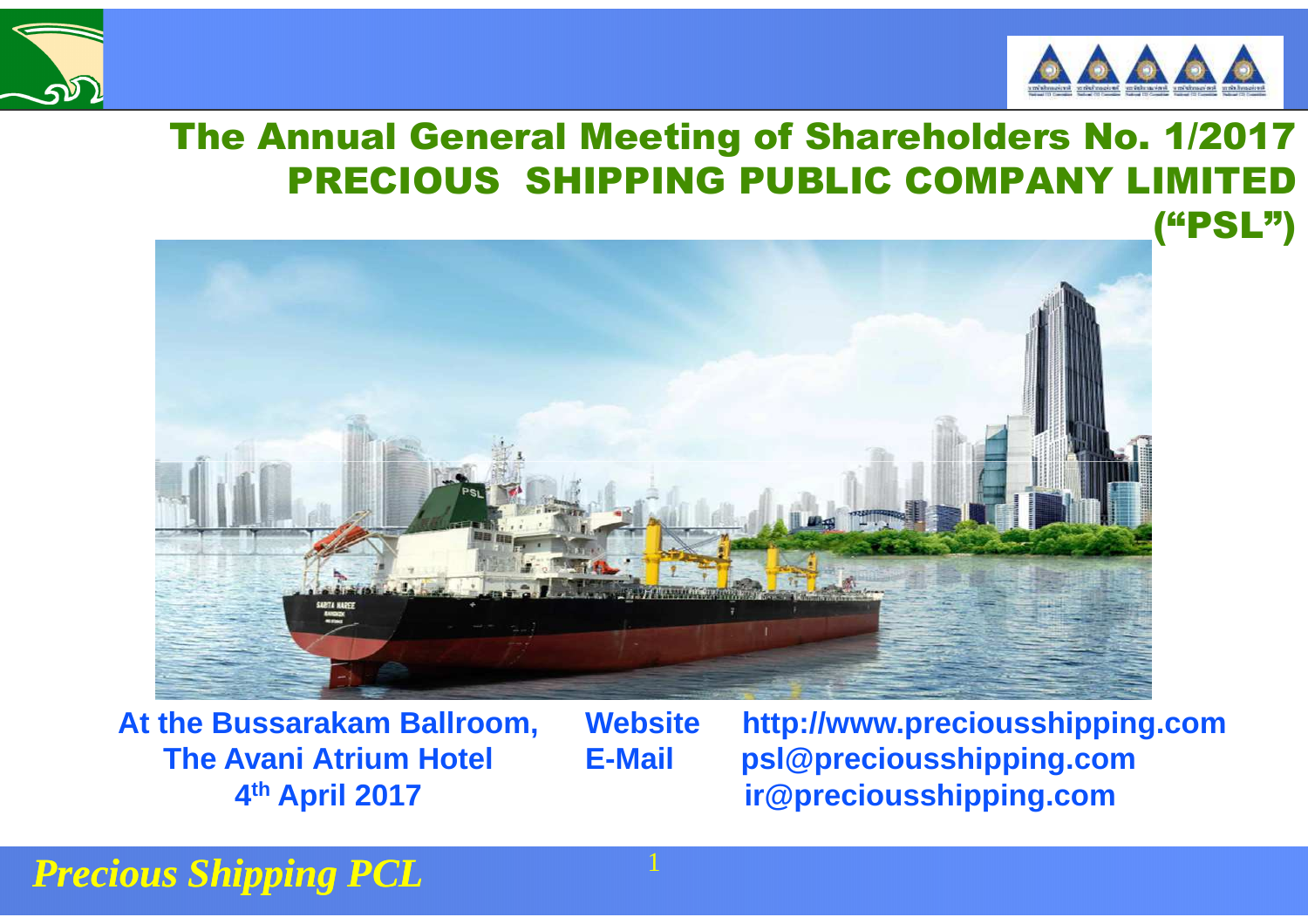

#### PSL Fleet

| As of                              | 31st Dec 2013                       | 31st Dec 2014                       | 31st Dec 2015                       | 31st Dec 2016                       | <b>Expected</b><br><b>Dec 2018</b> |
|------------------------------------|-------------------------------------|-------------------------------------|-------------------------------------|-------------------------------------|------------------------------------|
| <b>Number of</b><br><b>Vessels</b> | 40                                  | 44                                  | 45                                  | 36                                  | 37                                 |
| <b>Average Age</b><br>(Simple Avg) | <b>11.35 years</b>                  | <b>10.45 years</b>                  | 9.78 years                          | 5.83 years                          | 7.11 years                         |
| <b>Insured Value</b>               | <b>USD 596.30</b><br><b>Million</b> | <b>USD 727.00</b><br><b>Million</b> | <b>USD 716.90</b><br><b>Million</b> | <b>USD 695.10</b><br><b>Million</b> |                                    |
| <b>Book Value</b>                  | <b>USD 568.17</b><br><b>Million</b> | <b>USD 668.84</b><br><b>Million</b> | <b>USD 701.03</b><br><b>Million</b> | <b>USD 715.55</b><br><b>Million</b> |                                    |
| <b>Total DWT</b>                   | 1,351,583                           | 1,525,054                           | 1,628,398                           | 1,541,244                           | 1,650,758                          |
| <b>Total LDT</b>                   | 305,169                             | 345,469                             | 367,844                             | 343,372                             |                                    |
| <b>Average DWT</b><br>per Vessel   | 33,790                              | 34,660                              | 36,187                              | 42,812                              | 44,615                             |

#### *Precious Shipping PCL* $2$  and  $2$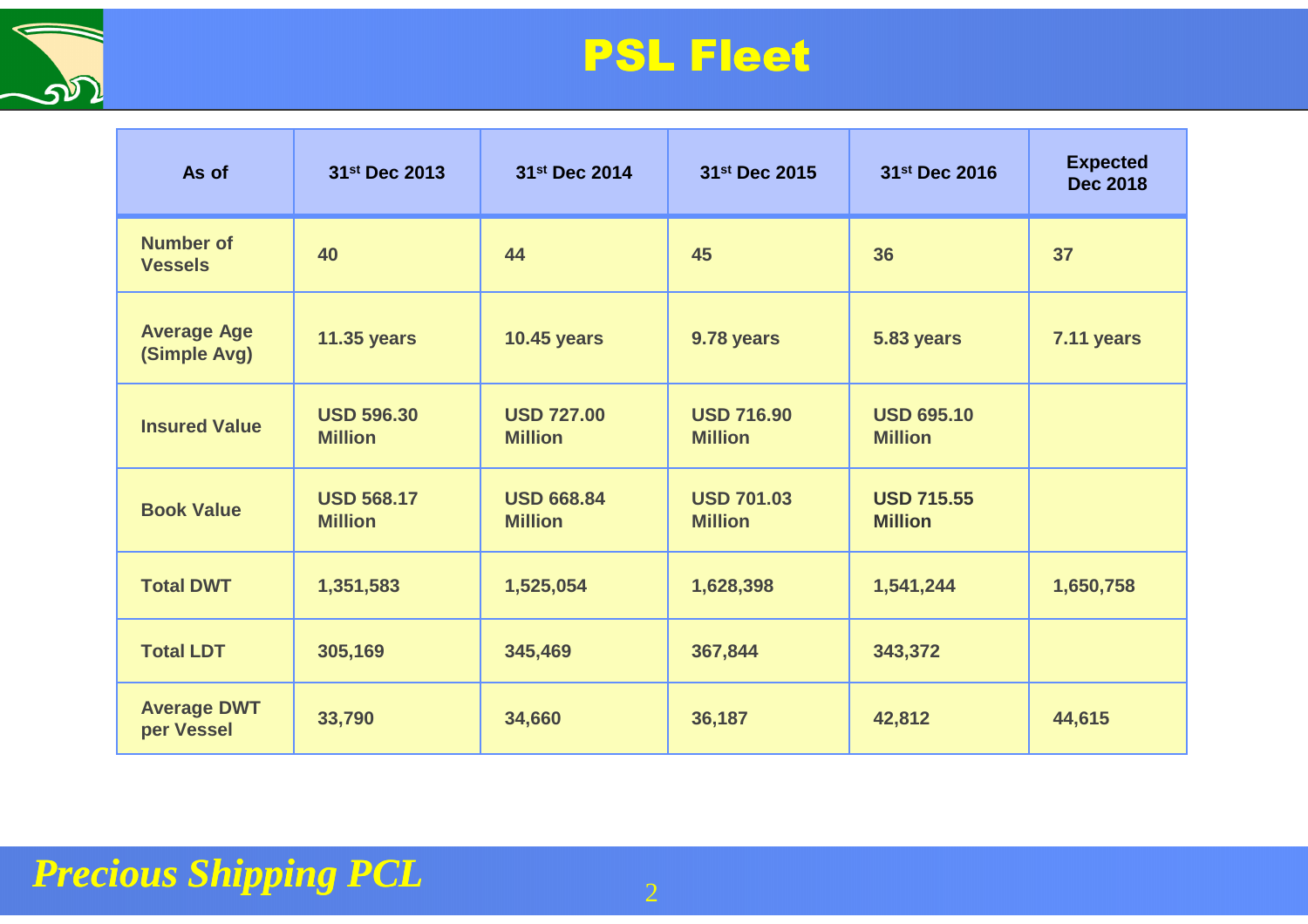The Market as manifested by changes in annual BDIவி

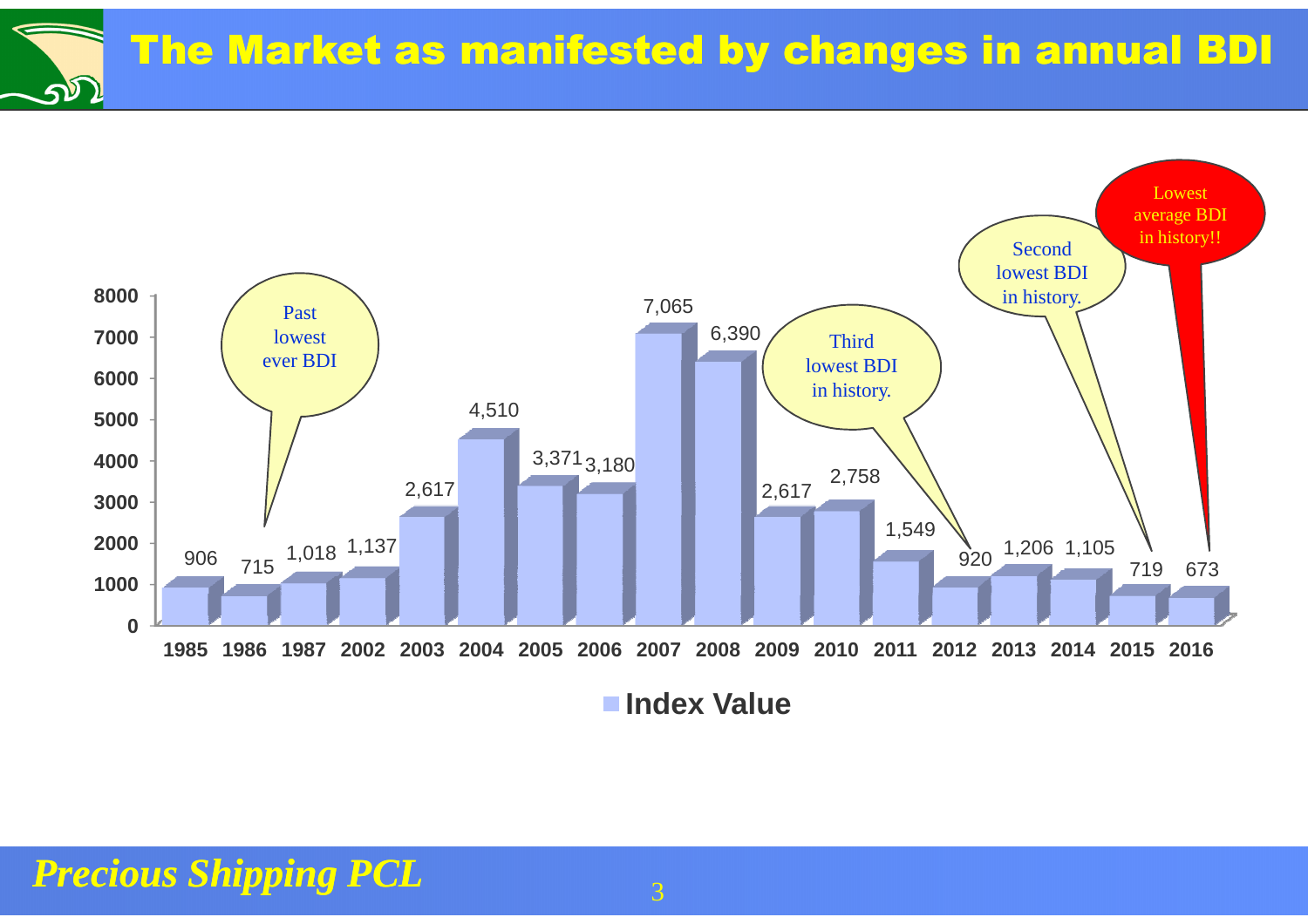

#### The BDI values in 2016

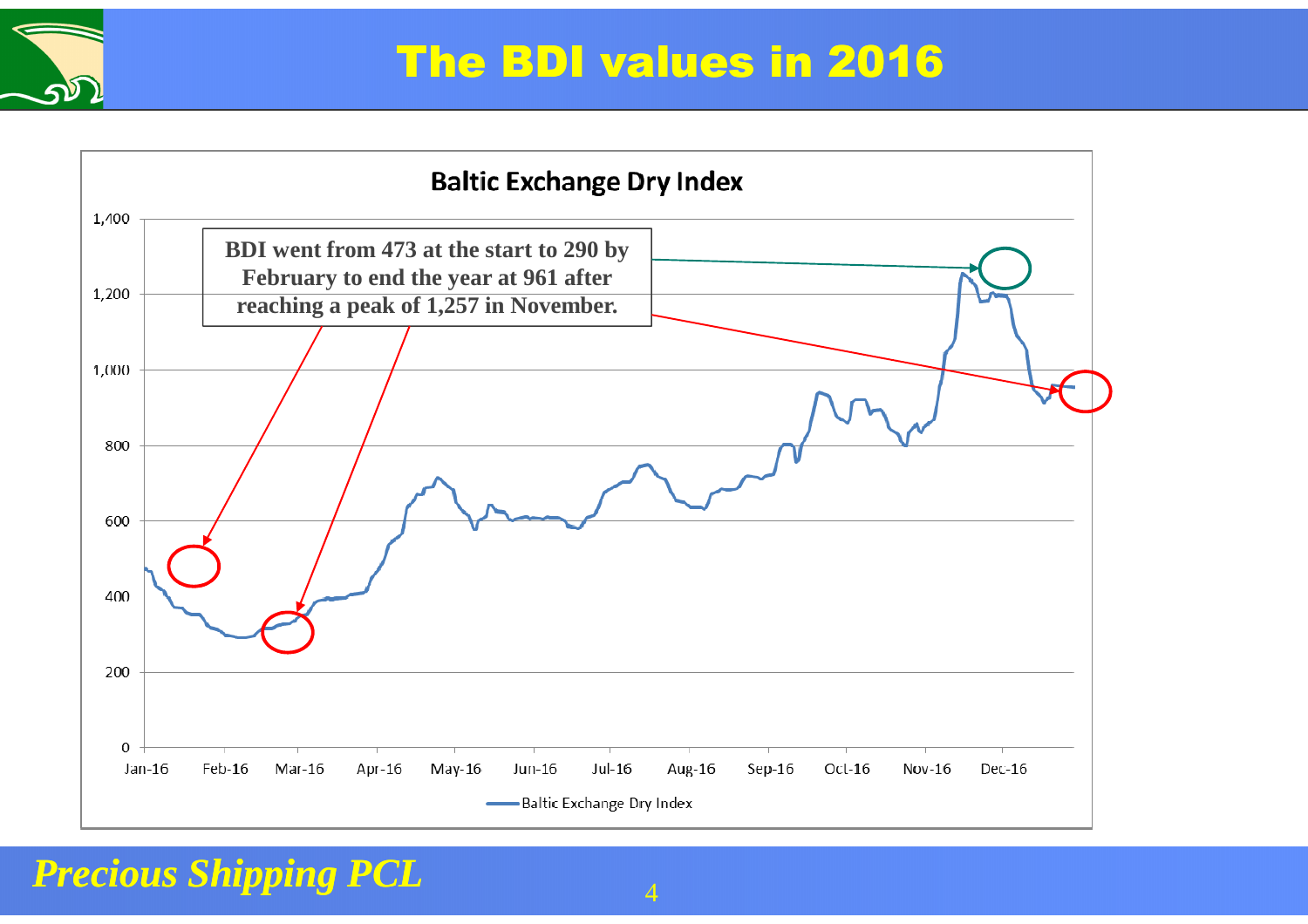## Average BDI versus Ships scrapped in year 2016

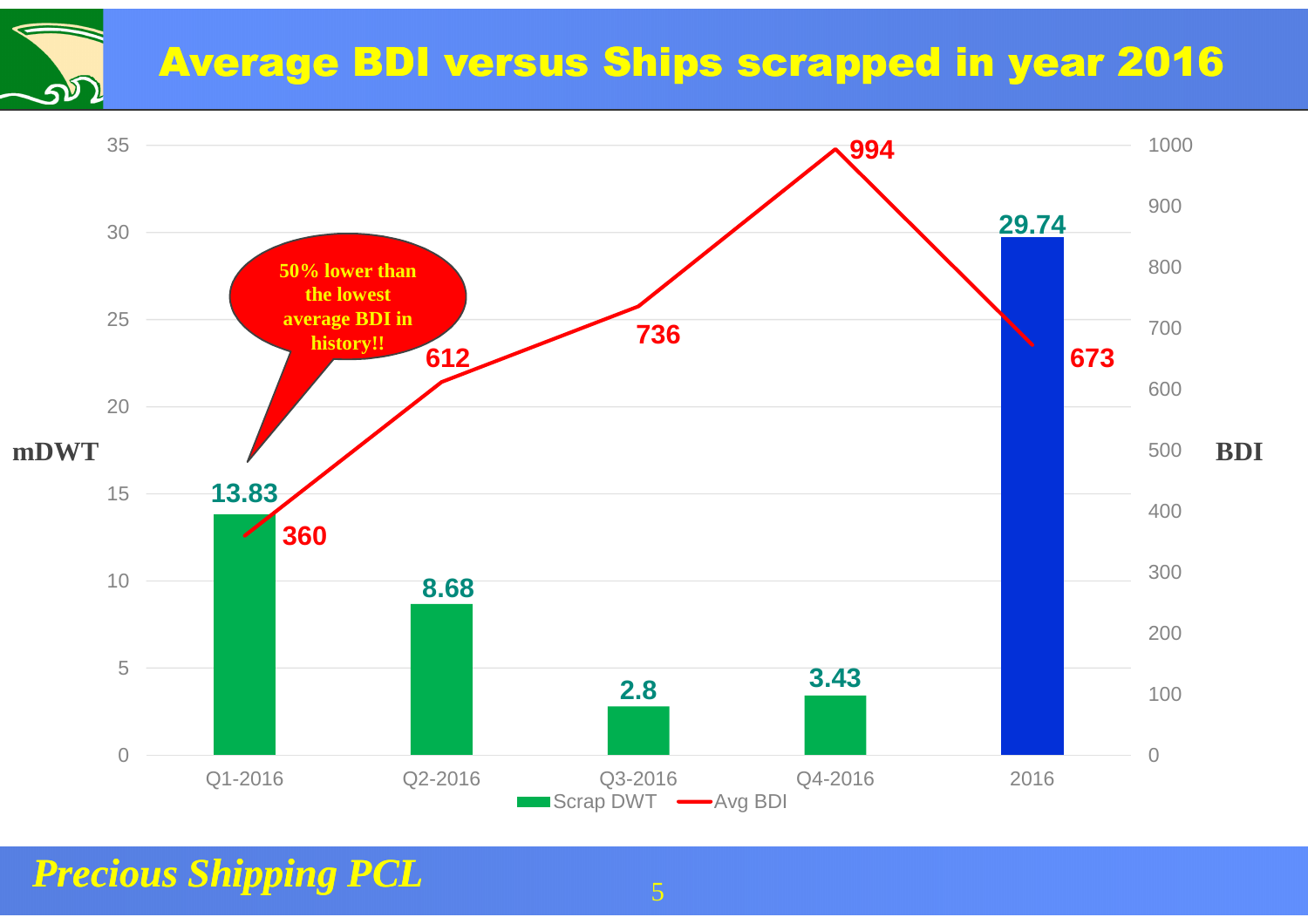### Annual increase in Dry Bulk Ship Supply in DWT

| DD<br>51 |  |
|----------|--|
|          |  |

| <b>Year End</b> | No of ships | Av Dwt | <b>Total Dwt</b> | % Change |  |
|-----------------|-------------|--------|------------------|----------|--|
| 2000            | 5,366       | 51,215 | 274,817,898      | 2.86%    |  |
| 2001            | 5,475       | 52,281 | 286,240,329      | 4.16%    |  |
| 2002            | 5,557       | 53,024 | 294,652,566      | 2.94%    |  |
| 2003            | 5,632       | 53,834 | 303,190,410      | 2.90%    |  |
| 2004            | 5,847       | 55,139 | 322,395,450      | 6.33%    |  |
| 2005            | 6,161       | 56,687 | 349,250,814      | 8.33%    |  |
| 2006            | 6,412       | 57,953 | 371,596,437      | 6.40%    |  |
| 2007            | 6,670       | 58,716 | 391,638,490      | 5.39%    |  |
| 2008            | 6,978       | 59,880 | 417,841,795      | 6.69%    |  |
| 2009            | 7,312       | 62,820 | 459,343,243      | 9.93%    |  |
| 2010            | 8,154       | 65,626 | 535,110,328      | 16.49%   |  |
| 2011            | 9,072       | 67,160 | 609,272,229      | 13.86%   |  |
| 2012            | 9,628       | 70,341 | 677,238,680      | 11.16%   |  |
| 2013            | 10,112      | 71,123 | 719,197,997      | 6.20%    |  |
| 2014            | 10,514      | 71,721 | 754,070,036      | 4.85%    |  |
| 2015            | 10,755      | 71,771 | 771,899,513      | 2.36%    |  |
| 2016            | 10,967      | 72,072 | 790,409,109      | 2.40%    |  |
| 2017*           |             |        | 789,269,109      | $-0.14%$ |  |
| 2018*           |             |        | 783,434,109      | $-0.74%$ |  |

**CAGR**

**5.38%**

**9.53%**

**\* based on 50% slippage (47.5% in 2016) & 30 MDWT scrapping (29.74 MDWT scrapped in 2016) for '17 and '18**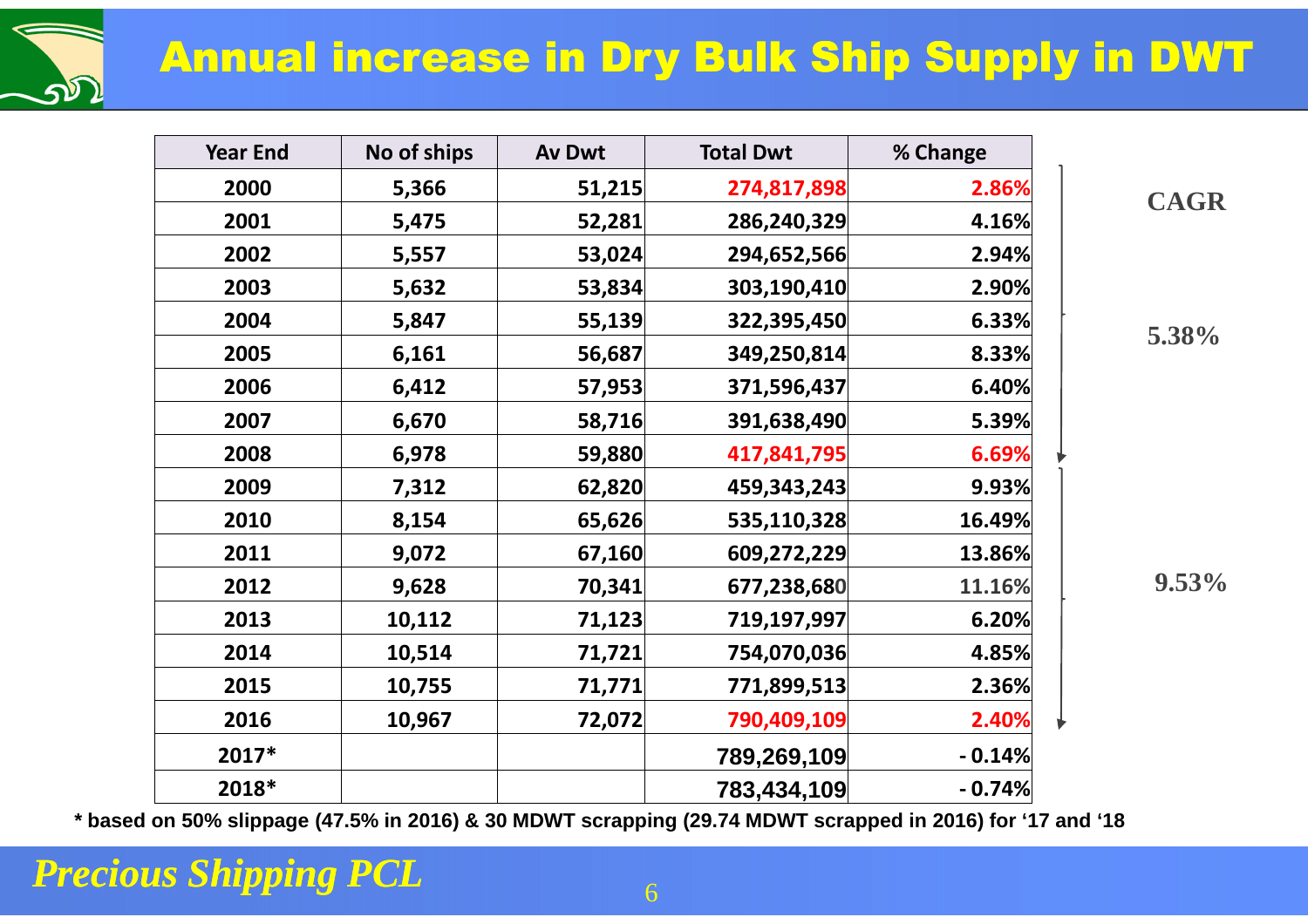

- **\* Forecast was for Chinese Steel exports to be flat or drop by 2 to <br>2% 3%.**
- **Chinese Steel exports dropped to 108.46 MMT from 112.4 MMT in 2015.**
- **Forecast was for Chinese Coal imports to drop by 10% to 180 MMT.**
- **Chinese Coal imports rose 25.2% y-o-y to 255.51 MMT in 2016.**
- **\* Forecast was for Chinese Iron Ore imports to be flat or up by max 2**<br>
to 3% **to 3%.**
- **<sup>❖</sup> China imported 1,024.71 MMT of iron ore in 2016, up 7.5%: that's**<br>about 32.5 MT a second through out 2016! **about 32.5 MT a second through out 2016!**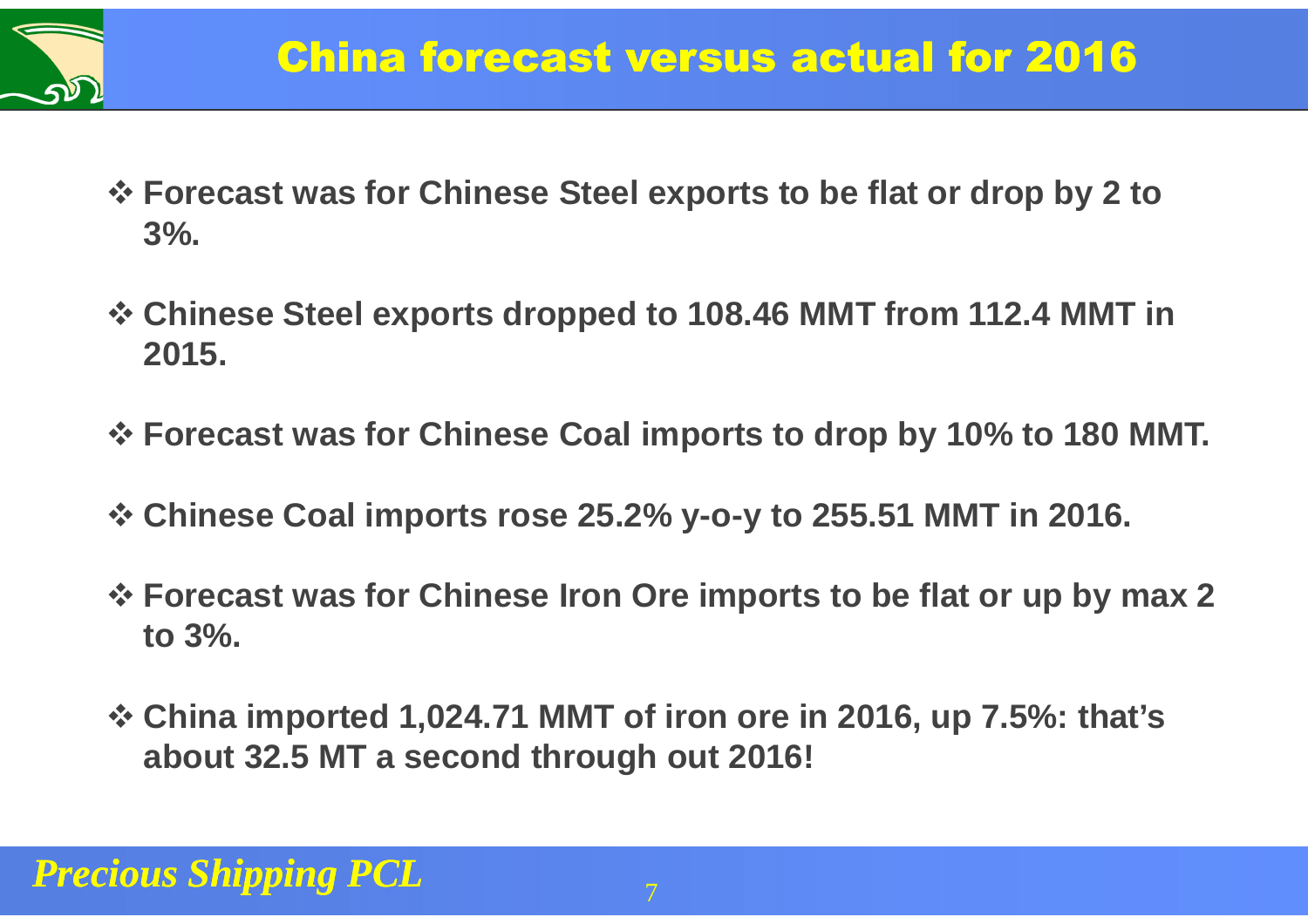

## Reasons Behind China's massive Coal Imports

- **Smaller, inefficient mines in China mine poor quality coal resulting in**<br>**Pollution loading to protests pollution leading to protests.**
- **Smaller mines are unsafe and result in miners dying followed by protests.**<br>☆ Chinese Government is very sensitive to protests
- **Example Covernment is very sensitive to protests.**<br> **Example 200 MMT of Consument OF 110 to 800 MMT of**
- **Example 18 Solution and that China has ordered the closure of up to 800 MMT of mining capacity by**<br>2020 to avoid these unnecessary deaths, pollution and protests **2020 to avoid these unnecessary deaths, pollution and protests.**
- **↑ About 290 MMT of mining capacity was shutdown in 2016.**<br>↑ April 2016, Coal mines were told to work may 276 from not
- **↑ April 2016, Coal mines were told to work max 276 from normal 330 days.**<br>↑ Due to closures and restricted work days imports started rising in SH'46
- **<sup>\*</sup> Due to closures and restricted work days imports started rising in SH'16.<br>
<b>\*** Coal prices rese from USD50 in April to about USD 115 by November, so
- **Example 115 by November, so Coal prices rose from USD50 in April to about USD 115 by November, so**<br>**Policy was roversed back to 330 working days for Coal mines policy was reversed back to 330 working days for Coal mines.**
- **<sup>❖</sup> Unintended consequence was that Coal mines, at their new reduced <br>
output, became profitable and were reluctant to increase production output, became profitable and were reluctant to increase production and consequently reduce prices and profitability.**
- **As a result Coal imports into China in the first two months of this year are** <br>48% above the y-0-y figures from 2016 **48% above the y-o-y figures from 2016.**
- **↑ Policy on working days stays at 330 days and has not been reversed.**<br>↑ Government has ordered closure of 150 MMT of mining canacity in 20
- **Government has ordered closure of 150 MMT of mining capacity in 2017.**
- **So the big question: Will this level of Coal imports be sustainable?**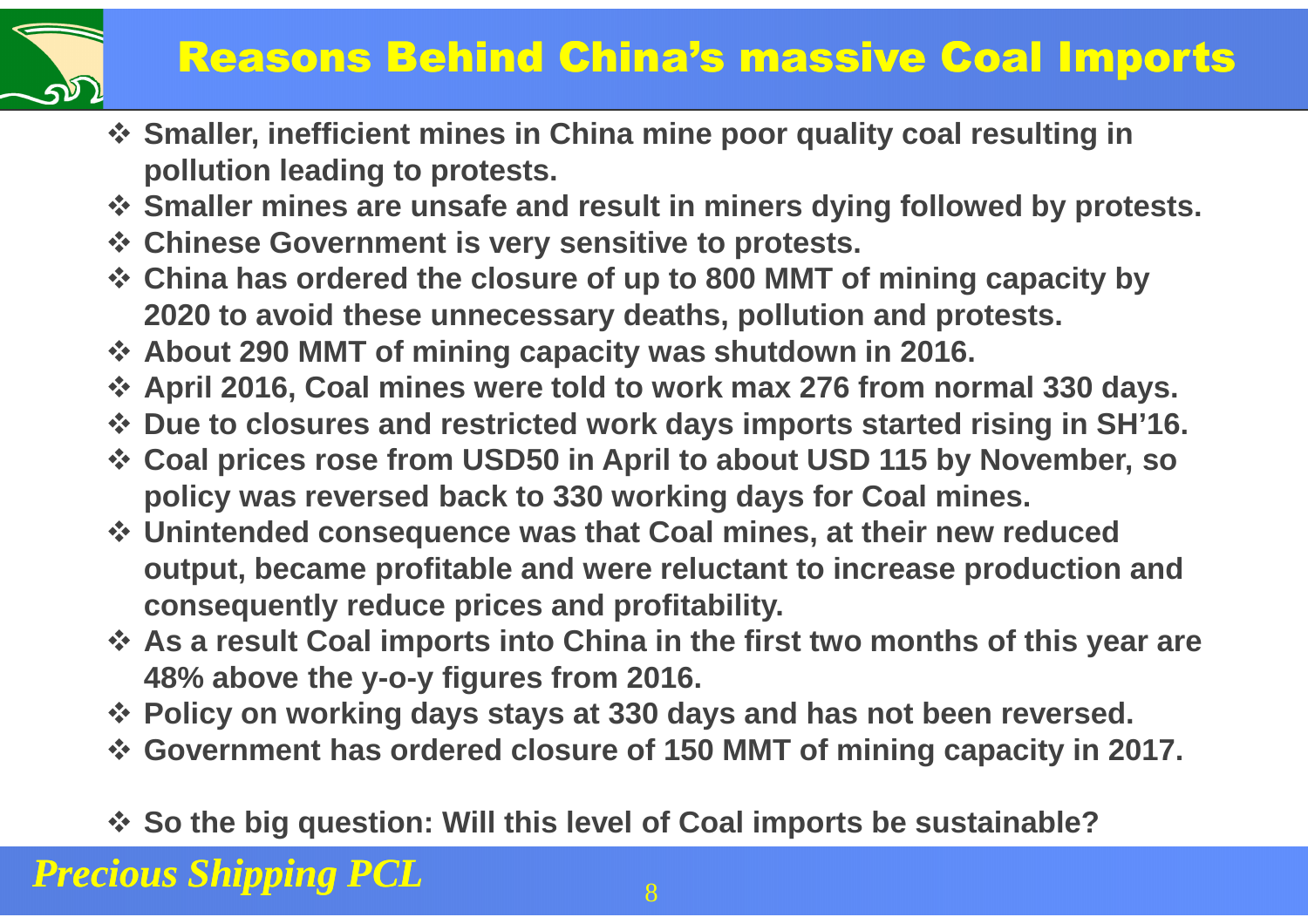

### Is China's Import Growth Sustainable?

- **China wants to stop producing 'product' or normal Steel by June this year and produce only high quality Steel. To do that you will need high grade iron ore and high grade coke, both ONLY available from imports.**
- **China has just slapped a ban on imports of Coal from North Korea. This was about 23 MMT during 2016 with very low ton-mile impact. This will be imported from much further away adding to the ton-mile demand growth.**
- **Pollution can only be reduced by burning cleaner Coal/Coke via imports.**
- **Data points on China:**
	- **♦ Iron Ore imports in the first two months of this year (up 12.6%)**<br>◆ Coal imports in the first two months of this year (up 48%)
	- **Example 10 Coal imports in the first two months of this year (up 48%)**<br>
	Steel production in the first two months (up 6.3% 7.6 M)
	- $\div$  **Steel production in the first two months (up 6.3% = 7.6 MMT)**<br>  $\div$  Steel inventeries in the first two months up 8.9 MMT
	- *<b>❖ Steel inventories in the first two months up 8.9 MMT<br><i>↑ Steel experts in the first two months down 4.65 MMT*
	- **Steel exports in the first two months down 4.65 MMT.**
	- **China has been consuming more Steel in the first two months of this**<br>**Voar (up.3.35 MMT) than last yoar which could be due to thoir year (up 3.35 MMT) than last year which could be due to their development of the One Belt, One Road project.**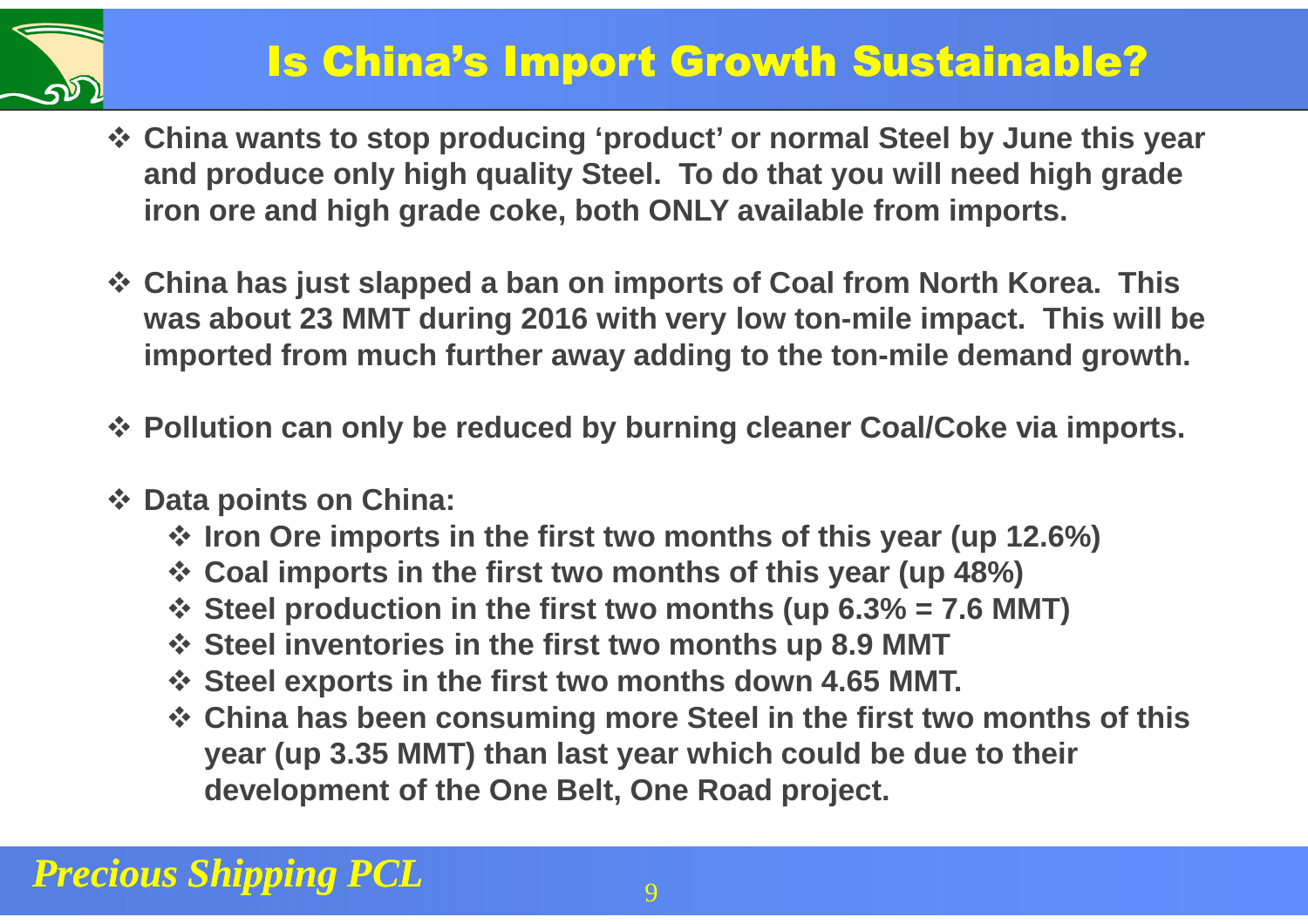

## Financial Highlights

| <b>Particulars</b>                                                                            | <b>รายการ</b>                                                                                            | 2016    | 2015    |
|-----------------------------------------------------------------------------------------------|----------------------------------------------------------------------------------------------------------|---------|---------|
| <b>Total Revenues (US\$ Million)</b>                                                          | รายได้รวม (ล้านเหรียญสหรัฐ)                                                                              | 107.51  | 123.63  |
| <b>Net Profit (Loss) (US\$ Million)</b>                                                       | ี กำไร (ขาดทุน) สุทธิ (ล้านเหรียญสหรัฐ)                                                                  | (75.61) | (69.41) |
| <b>Loss on sales of Ships (US\$ Million)</b>                                                  | ขาดทุนจากการขายเรือ (ล้านเหรียญสหรัฐ)                                                                    | (19.34) | (7.81)  |
| <b>Loss on impairment of Assets</b><br>(US\$ Million)                                         | ขาดทุนจากการด้อยค่าของสินทรัพย์<br>(ล้านเหรียญสหรัฐ)                                                     | (16.15) | (23.45) |
| <b>Write-off deferred upfront fees</b><br>(US\$ Million)                                      | ์ตัดจำหน่ายค่าธรรมเนียมจากการยกเลิก<br>วงเงินกู้ (ล้านเหรียญสหรัฐ)                                       | (5.12)  | (0.12)  |
| Net Profit (Loss) excluding Exchange gain<br>(loss) and Non-recurring items<br>(US\$ Million) | ี กำไร (ขาดทุน) สุทธิ ไม่รวมกำไร (ขาดทุน)<br>จากอัตราแลกเปลี่ยนและรายการพิเศษต่าง ๆ<br>(ล้านเหรียญสหรัฐ) | (37.47) | (37.41) |
| Average TC Income per Ship per day (US\$)                                                     | รายได้เฉลียต่อวันต่อลำเรือ (เหรียญสหรัฐ)                                                                 | 6,476   | 6,266   |
| <b>Average Ship Running Cost per Ship per day</b><br><b>(OPEX) (US\$)</b>                     | ี่ค่าใช้จ่ายในการเดินเรือเฉลี่ยต่อวันต่อลำ<br>(เหรียญสหรัฐ)                                              | 4,503   | 4,652   |
| <b>Earnings (loss) per share (Baht)</b>                                                       | <u>ี</u> กำไร (ขาดทุน) ต่อหุ้น (บาท)                                                                     | (1.71)  | (1.82)  |
| <b>Total Assets (US\$ Million)</b>                                                            | รวมสินทรัพย์ (ล้านเหรียญสหรัฐ)<br>901.91                                                                 |         | 899.39  |
| <b>Total Liabilities (US\$ Million)</b>                                                       | รวมหนี้สิน (ล้านเหรียญสหรัฐ)                                                                             | 520.70  | 442.57  |
| <b>Total Shareholders' Equity (US\$ Million)</b>                                              | รวมส่วนของผู้ถือหุ้น (ล้านเหรียญสหรัฐ)<br>381.21                                                         |         | 456.82  |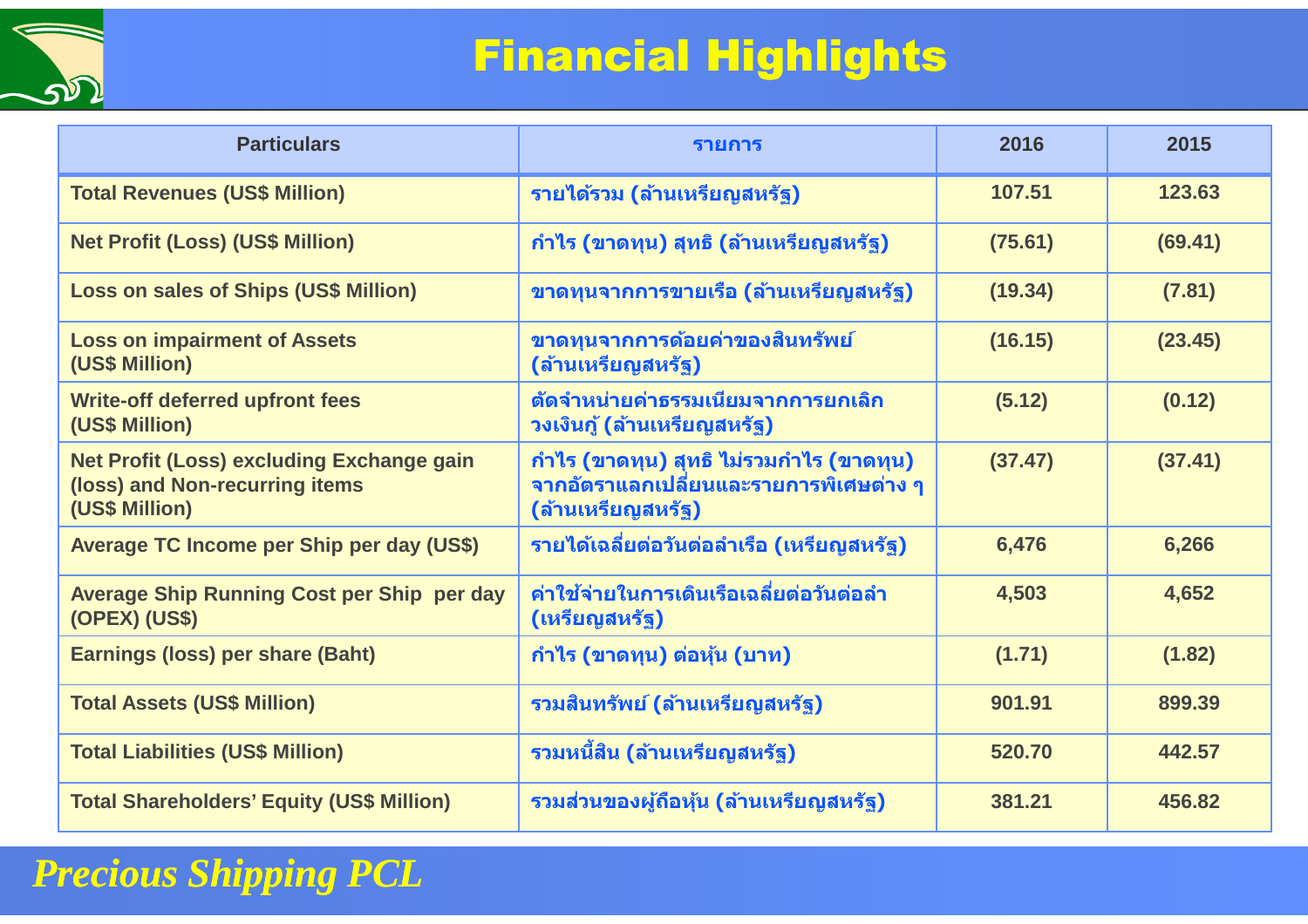### **New Buildings with 2 Chinese shipyards - Current Status**

#### **Sainty Shipyard**

- **12 Shipbuilding Contracts were cancelled during 2015 - 2016.**
- **PSL received the refunds of advanced paid plus interest of USD 8.81 million for 3 Cancelled Shipbuilding Contracts from RG claim.**
- **9 Shipbuilding Contracts, with USD 64.12 million of advanced paid, are in the arbitration process.**

#### **Sanfu Shipyard**

- **5 ships were delivered during 2015 - 2016.**
- **→ 3 Shipbuilding Contracts were cancelled.**<br> **2 Shipbuilding Contracts SE430437 and S**
- **2 Shipbuilding Contracts, SF130127 and SF130130 are in the process of construction. The details are as follow:**

| No.            | <b>Hull/Yard Number</b> | <b>Expected Delivery Date</b>        | <b>Price Per</b><br><b>Settlement</b><br><b>Agreement</b><br><b>US\$ Million</b> | <b>Installment</b><br>Paid<br><b>US\$ Million</b> | <b>Balance Capex</b><br><b>US\$ Million</b> |
|----------------|-------------------------|--------------------------------------|----------------------------------------------------------------------------------|---------------------------------------------------|---------------------------------------------|
| 1              | SF130127                | <b>Between 4 and 7 April</b><br>2017 | 25.00                                                                            | 6.87                                              | 18.13                                       |
| $\overline{2}$ | SF130130                | Not before 10 January<br>2018        | $18.00*$                                                                         | ۰                                                 | 18.00                                       |
|                | <b>Sub-Total</b>        |                                      | 43.00                                                                            | 6.87                                              | 36.13                                       |

**Note : \* Price will be adjusted per market value when deliver.**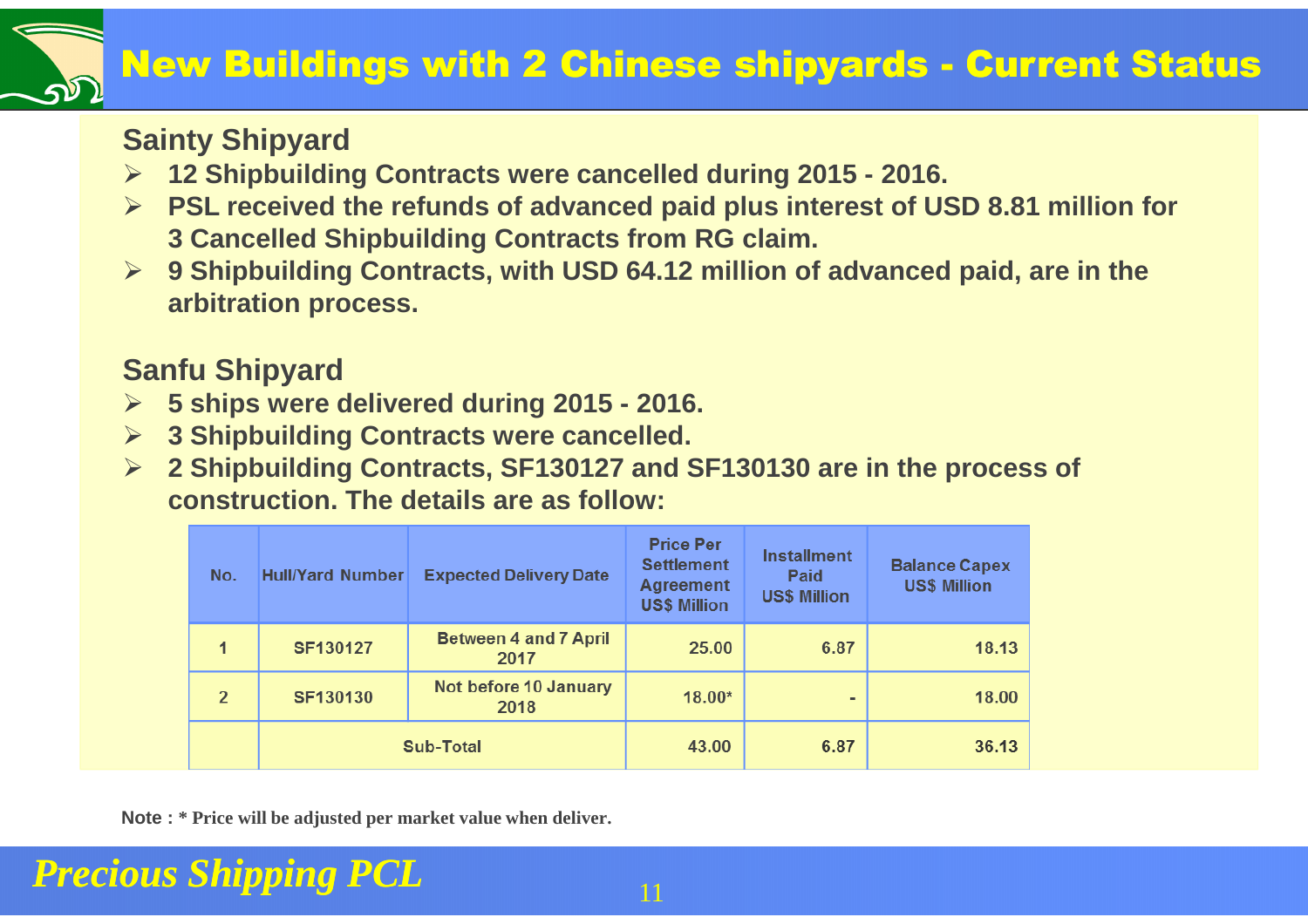

## Actions on Anti-Corruption

**The Company:**

- **was officially certified as a member of the CAC in January 2015**
- **joined the Partnership Against Corruption for Thailand (PACT) Network in May 2015**



**For 2016, the Company maintained high ethical standards, with a view to upholding its position against any form of bribery and corruption. The continued activities throughout the year are as follows:** 

- $\frac{1}{2}$ **A regular bribery and corruption risk assessment**
- $\frac{1}{2}$  **A regular review of the internal control systems and procedures to ensure they are effective in countering bribery and corruption**
- **A monitoring system to ensure that the policy and procedures are effective**